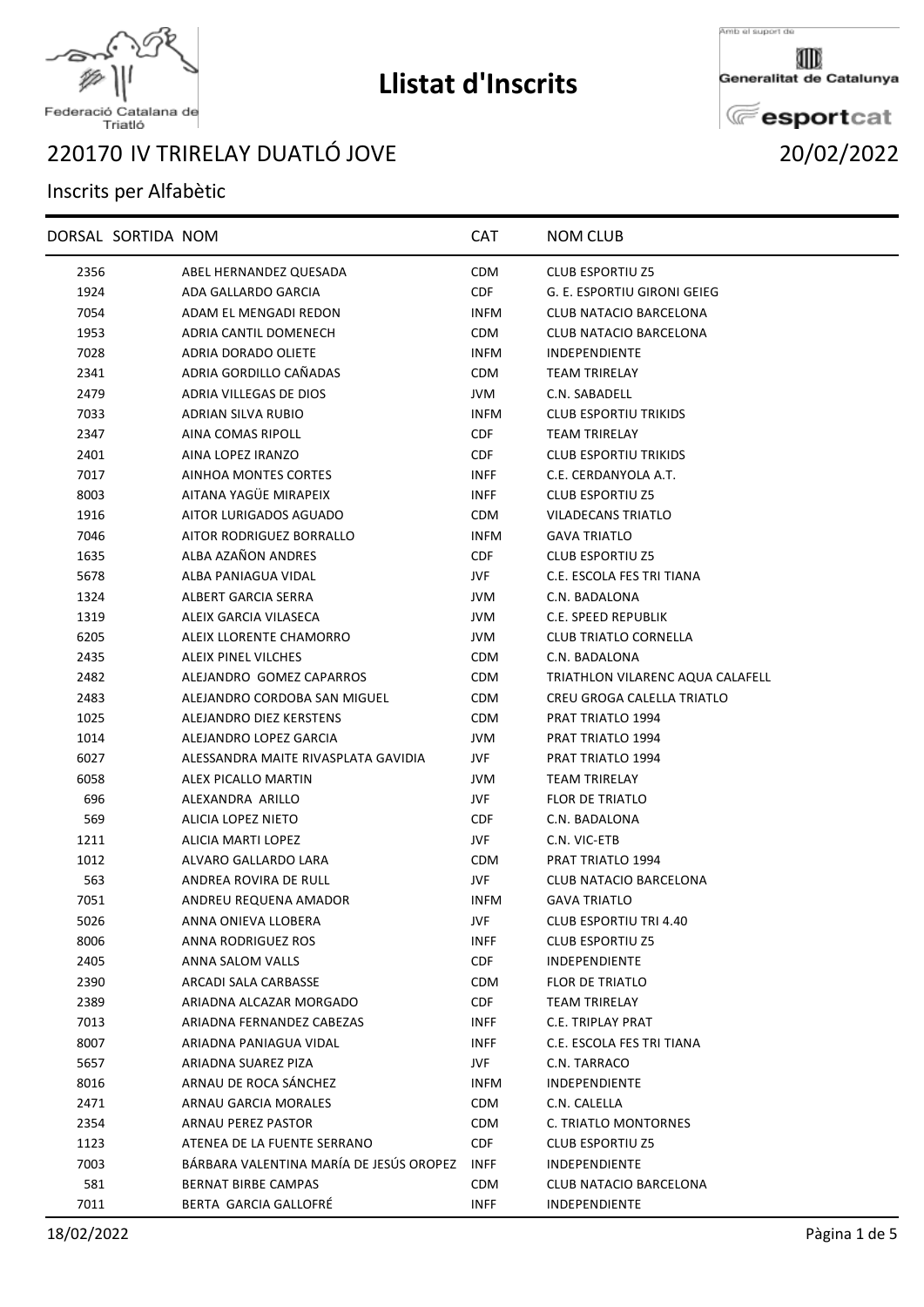|      | DORSAL SORTIDA NOM |                                   | <b>CAT</b>  | <b>NOM CLUB</b>               |
|------|--------------------|-----------------------------------|-------------|-------------------------------|
| 7018 |                    | BERTA CASTELLÀ MIR                | <b>INFF</b> | L3SCOLA KATOA                 |
| 2306 |                    | <b>BERTA NARCISO BASCOMPTE</b>    | JVF         | <b>TEAM TRIRELAY</b>          |
| 7030 |                    | <b>BIEL ANGLADA GUTIERREZ</b>     | <b>INFM</b> | C. TRIATLO MONTORNES          |
| 603  |                    | BIEL COLOMINA RODRÍGUEZ           | JVM         | <b>FLOR DE TRIATLO</b>        |
| 7038 |                    | BIEL IBAÑEZ PINA                  | <b>INFM</b> | L3SCOLA KATOA                 |
| 2383 |                    | <b>BLANCA LUQUE FRADERA</b>       | <b>CDF</b>  | <b>CLUB ESPORTIU TRIKIDS</b>  |
| 1617 |                    | <b>BLANCA RODRIGUEZ BARRALLO</b>  | JVF         | PRAT TRIATLO 1994             |
| 2357 |                    | <b>BRUNA PERA VIDAL</b>           | <b>CDF</b>  | <b>TEAM TRIRELAY</b>          |
| 6190 |                    | <b>BRUNO SANCHEZ GONZALEZ</b>     | <b>CDM</b>  | PRAT TRIATLO 1994             |
| 8001 |                    | CANDELA PUCH LLUSÁ                | <b>CDF</b>  | C.E. SPEED REPUBLIK           |
| 1054 |                    | CARLA FERRARA BOSCH               | <b>CDF</b>  | <b>CLUB ESPORTIU TRI 4.40</b> |
| 6022 |                    | CARLA CIRUELOS DE LA FUENTE       | JVF         | <b>GAVA TRIATLO</b>           |
| 7004 |                    | CARLA GOMEZ CATALA                | <b>INFF</b> | <b>CLUB ESPORTIU Z5</b>       |
| 1458 |                    | <b>CARLA PEREZ LLORENS</b>        | <b>CDF</b>  | TEAM TRIRELAY                 |
| 2489 |                    | CARLOS RIVODIGO ARANDA            | JVM         | C.E. TRIPLAY PRAT             |
| 2340 |                    | CARLOTA GUMBAU DÍAZ               | <b>CDF</b>  | C.E. CERDANYOLA A.T.          |
| 2490 |                    | <b>CARME VERA CRESPO</b>          | <b>CDF</b>  | C.N. BADALONA                 |
| 1922 |                    | <b>CESC PARRAMONA TORRES</b>      | JVM         | C.E. SPEED REPUBLIK           |
| 572  |                    | <b>CHLOE CANUT BATLLES</b>        | <b>CDF</b>  | CLUB NATACIO BARCELONA        |
| 2459 |                    | CLARA GENDRA FERNANDEZ            | <b>CDF</b>  | L3SCOLA KATOA                 |
| 1687 |                    | CRISTINA ALEJANDRO TABOADA        | JVF         | <b>CLUB ESPORTIU Z5</b>       |
| 1290 |                    | DANIEL ROSAL DELGADO              | <b>CDM</b>  | C.E. TRIPLAY PRAT             |
| 7002 |                    | DANIELA SANCHEZ LOPEZ             | <b>INFF</b> | <b>CLUB ESPORTIU TRIKIDS</b>  |
| 2475 |                    | DAVID FERRER POCH                 | <b>CDM</b>  | CREU GROGA CALELLA TRIATLO    |
| 8013 |                    | DAVID GÜIMIL GALLEGO              | <b>INFM</b> | <b>CLUB ESPORTIU Z5</b>       |
| 7045 |                    | DAVID LLORENTE ESPADA             | <b>INFM</b> | <b>CLUB TRIATLO CORNELLA</b>  |
| 7044 |                    | <b>DENIS PUIG PIQUERAS</b>        | <b>INFM</b> | CREU GROGA CALELLA TRIATLO    |
| 630  |                    | DIDAC GIRALT RODRIGUEZ            | JVM         | L3SCOLA KATOA                 |
| 2287 |                    | DIDAC PANIAGUA FERRER             | JVM         | C.N. SABADELL                 |
| 1691 |                    | DIEGO GÜIMIL GALLEGO              | <b>CDM</b>  | <b>CLUB ESPORTIU Z5</b>       |
| 1929 |                    | DUNA TARTER GALLART               | CDF         | C.N. VIC-ETB                  |
| 2368 |                    | DUNE FERRAN VILADIU               | <b>CDF</b>  | <b>CLUB NATACIO BANYOLES</b>  |
| 612  |                    | ELBA SOLDEVILA PAREDES            | <b>CDF</b>  | VILADECANS TRIATLO            |
| 7023 |                    | ELENA BLANCO MARTINEZ             | <b>INFF</b> | C.E. TRIPLAY PRAT             |
| 1615 |                    | ERIC IZQUIERDO SAIS               | <b>CDM</b>  | G. E. ESPORTIU GIRONI GEIEG   |
| 7034 |                    | ERIC ZARAGOZA CANO                | <b>INFM</b> | <b>CLUB ESPORTIU TRIKIDS</b>  |
| 1219 |                    | EROLA VINYETA I FERREIRA          | CDF         | C.N. VIC-ETB                  |
| 575  |                    | ESTEL LLADO PASTOR                | CDF         | CLUB NATACIO BARCELONA        |
| 2455 |                    | ESTER SOPENA MONTAGUT             | <b>CDF</b>  | C.E. SPEED REPUBLIK           |
| 2388 |                    | EUDALD GUZMAN JIMENEZ             | <b>CDM</b>  | <b>CLUB ESPORTIU Z5</b>       |
| 2349 |                    | <b>EUGENIA FERNANDEZ CASTELLS</b> | CDF         | C.E. CERDANYOLA A.T.          |
| 2362 |                    | EVA TORRENT MENDOZA               | <b>CDF</b>  | <b>TEAM TRIRELAY</b>          |
| 515  |                    | FIONA PARERA PALMIERI             | <b>CDF</b>  | <b>CLUB NATACIO BARCELONA</b> |
| 2488 |                    | <b>GABRIEL ALONSO OLIVEROS</b>    | <b>CDM</b>  | CLUB NATACIO BARCELONA        |
| 7050 |                    | GUILLEM ASENJO PRADAS             | <b>INFM</b> | G. E. ESPORTIU GIRONI GEIEG   |
| 7026 |                    | <b>GUIM GIRALT RODRIGUEZ</b>      | <b>INFM</b> | L3SCOLA KATOA                 |
| 1930 |                    | GUIU BLANCH BOLAÑOS               | CDM         | C.N. VIC-ETB                  |
| 2363 |                    | HÉCTOR BARRIOS HERNÁNDEZ          | CDM         | C.N. BADALONA                 |
| 7041 |                    | HECTOR BARTOLOME ACEVEDO          | <b>INFM</b> | C.E. TRIPLAY PRAT             |
| 2359 |                    | <b>HECTOR JORDAN BARRAGAN</b>     | <b>CDM</b>  | <b>CLUB ESPORTIU Z5</b>       |
| 7043 |                    | HUGO ARIÑO SANCHEZ-TORIL          | INFM        | C.E. CERDANYOLA A.T.          |
| 778  |                    | <b>HUGO CASTOR CAMACHO</b>        | <b>CDM</b>  | C.N. SABADELL                 |
| 2350 |                    | HUGO FRANCISCO DOMÍNGUEZ IBÁÑEZ   | <b>CDM</b>  | CLUB NATACIO BARCELONA        |
| 6028 |                    | <b>HUGO SACO PEREZ</b>            | JVM         | PRAT TRIATLO 1994             |
| 1862 |                    | HUGO VELASCO RAJO                 | <b>CDM</b>  | PRAT TRIATLO 1994             |
| 1471 |                    | IKER GARCIA TIJERO                | JVM         | TEAM TRIRELAY                 |
| 1052 |                    | IRENE DEL CUETO DIAZ              | JVF.        | CLUB ESPORTIU TRI 4.40        |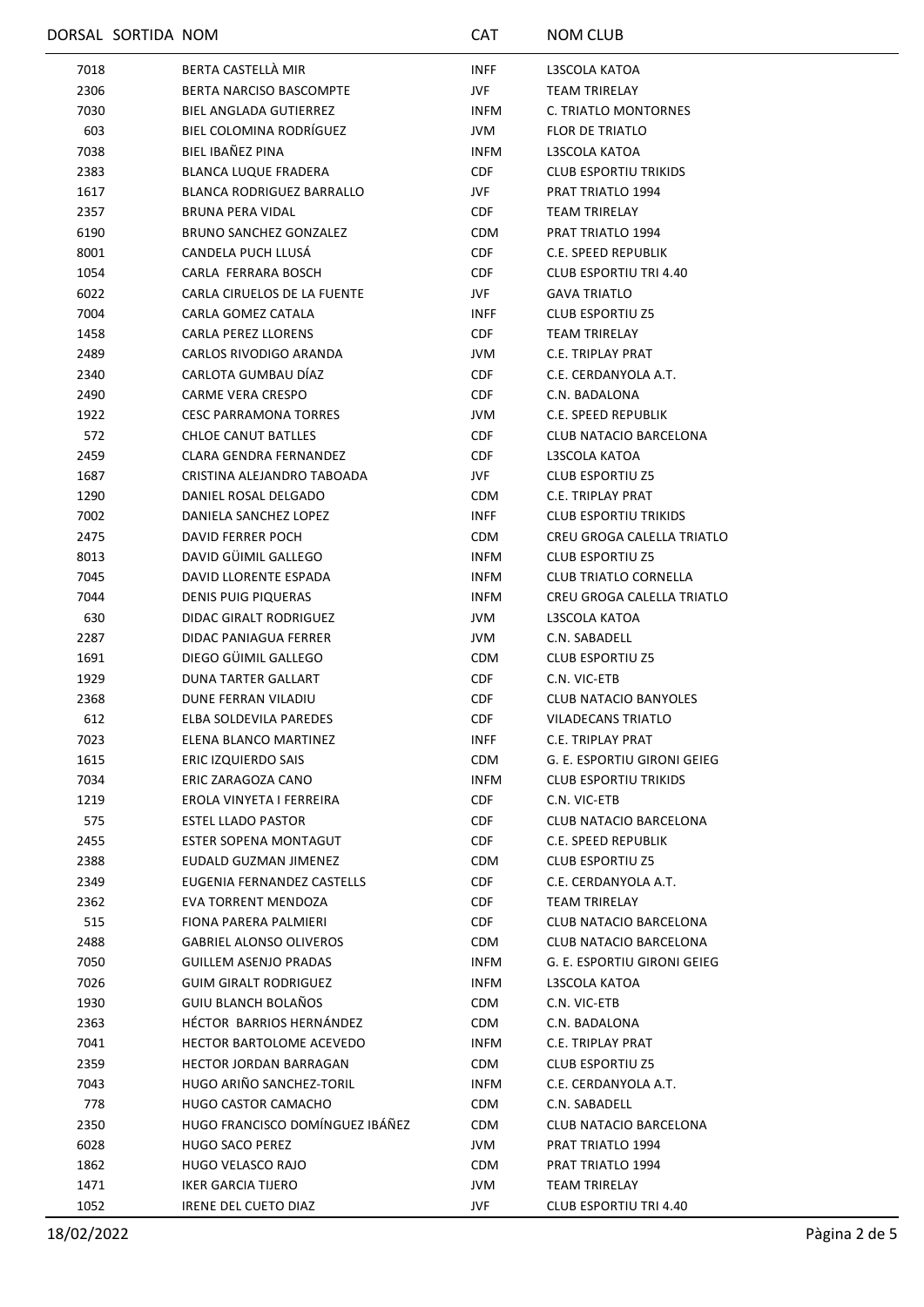|      | DORSAL SORTIDA NOM |                                | CAT         | <b>NOM CLUB</b>                  |
|------|--------------------|--------------------------------|-------------|----------------------------------|
| 1397 |                    | IRIA ROMEO SANTIAGO            | <b>CDF</b>  | C.E. CERDANYOLA A.T.             |
| 7019 |                    | <b>IRINA TUTU REY</b>          | <b>INFF</b> | TRIATHLON VILARENC AQUA CALAFELL |
| 2398 |                    | <b>ITTAY SLAVNER CORTE</b>     | <b>CDM</b>  | C.N. SABADELL                    |
| 1942 |                    | IVANA JUAN PLA                 | JVF         | C.N. BADALONA                    |
| 2351 |                    | <b>JAN BIRBE CAMPAS</b>        | <b>CDM</b>  | CLUB NATACIO BARCELONA           |
| 1934 |                    | JAN CASTELL FRANCH             | CDM         | C.E. SPEED REPUBLIK              |
| 2074 |                    | JAN CRISTEL COMAPOSADA         | JVM         | C.E. CERDANYOLA A.T.             |
| 234  |                    | <b>JAN GALLARDO LARA</b>       | JVM         | PRAT TRIATLO 1994                |
| 2480 |                    | <b>JAN LANCIS TRIBO</b>        | JVM         | TRIACTIVA L AMETLLA DEL VALLES   |
| 7052 |                    | JAN LUKAS DREHER RICOU         | <b>INFM</b> | CLUB NATACIO BARCELONA           |
| 7027 |                    | JAN MENDEZ NAVARRO             | <b>INFM</b> | C.A. IGUALADA                    |
| 1128 |                    | JAN NAJERA ELVIRA              | CDM         | C.N. BADALONA                    |
| 7007 |                    | JANA TORRELLES ARJO            | INFF        | CLUB ESPORTIU TRI 4.40           |
| 8017 |                    | JOAN RODRIGUEZ ROS             | <b>INFM</b> | <b>CLUB ESPORTIU Z5</b>          |
| 1861 |                    | JOAN BRESCO BEJARANO           | <b>CDM</b>  | <b>GAVA TRIATLO</b>              |
| 639  |                    | JOAN COBOS RODRIGUEZ           | JVM         | L3SCOLA KATOA                    |
| 8010 |                    | JOAN DE ROCA SÁNCHEZ           | INFM        | <b>INDEPENDIENTE</b>             |
| 1932 |                    | JOAN MAYMÓ RODRÍGUEZ           | JVM         | TRIACTIVA L AMETLLA DEL VALLES   |
| 2218 |                    | JOEL HERNÁNDEZ CEREZO          | JVM         | C.A. IGUALADA                    |
| 1797 |                    | <b>JULIA GASOL FORN</b>        | JVF         | C.N. TARRACO                     |
| 1237 |                    | JÚLIA MARTÍN MATEU             | CDF         | C.N. VIC-ETB                     |
| 7020 |                    | <b>JULIA RODRIGUEZ GODIA</b>   | <b>INFF</b> | <b>CLUB ESPORTIU TRI 4.40</b>    |
| 2458 |                    | JUNE MARTINEZ DUCE             | <b>CDF</b>  | TRIATHLON VILARENC AQUA CALAFELL |
| 7016 |                    | LAIA RODRIGUEZ GARCIA          | <b>INFF</b> | C. TRIATLO MONTORNES             |
| 1925 |                    | LAIA BELLET PANTALEON          | <b>CDF</b>  | PRAT TRIATLO 1994                |
| 2445 |                    | LAIA BELLOSTAS CARRERAS        | <b>CDF</b>  | <b>CLUB ESPORTIU TRI 4.40</b>    |
| 2444 |                    | LAIA CEBALLOS PEREZ            | CDF         | C.N. BADALONA                    |
| 7012 |                    | LAIA FERRER CORACHAN           | <b>INFF</b> | C.E. TRIPLAY PRAT                |
| 7008 |                    | LAIA TITUAÑA NASIMBA           | <b>INFF</b> | CLUB ESPORTIU TRI 4.40           |
| 2073 |                    | LAURA MOLA I COLOMER           | <b>CDF</b>  | <b>TEAM TRIRELAY</b>             |
| 1515 |                    | LEO TORRES CERON               | <b>CDM</b>  | C.A. IGUALADA                    |
| 1626 |                    | LLATZER ASENJO PRADAS          | <b>CDM</b>  | G. E. ESPORTIU GIRONI GEIEG      |
| 2494 |                    | LLIBERT MONJE SAN MILLAN       | <b>CDM</b>  | <b>INDEPENDIENTE</b>             |
| 2443 |                    | LÚA JURADO VALERO              | <b>CDF</b>  | <b>INDEPENDIENTE</b>             |
| 2400 |                    | LUCAS GARCÍA SANCHEZ           | <b>CDM</b>  | <b>INDEPENDIENTE</b>             |
| 1858 |                    | LUCAS REQUENA AMADOR           | JVM         | <b>GAVA TRIATLO</b>              |
| 8005 |                    | LUCIA ALEJANDRO TABOADA        | <b>INFF</b> | <b>CLUB ESPORTIU Z5</b>          |
| 8004 |                    | LUCIA CUART MARTI              | <b>INFF</b> | TEAM TRIRELAY                    |
| 8009 |                    | LUCIA LOPEZ NIETO              | <b>INFF</b> | <b>CLUB NATACIO BARCELONA</b>    |
| 579  |                    | LUCIA MALHOTRA MALLABIABARRENA | <b>CDF</b>  | <b>CLUB NATACIO BARCELONA</b>    |
| 2452 |                    | LUCIA MUÑOZ GARCIA             | <b>CDF</b>  | C.E. TRIPLAY PRAT                |
| 6169 |                    | MAR CASTELLA NOGUE             | JVF         | <b>TEAM TRIRELAY</b>             |
| 1882 |                    | MAR ORTEGA WULFF               | CDF.        | TRIATHLON VILARENC AQUA CALAFELL |
| 2484 |                    | <b>MARC FERRER POCH</b>        | <b>CDM</b>  | CREU GROGA CALELLA TRIATLO       |
| 7048 |                    | MARC MARTINEZ CALDERON         | <b>INFM</b> | <b>CLUB ESPORTIU TRIKIDS</b>     |
| 604  |                    | <b>MARC NAVARRO GALAN</b>      | CDM         | <b>FLOR DE TRIATLO</b>           |
| 8012 |                    | <b>MARC PÉREZ RODRÍGUEZ</b>    | <b>INFM</b> | CLUB NATACIO BARCELONA           |
| 1017 |                    | <b>MARC ROSA MIRAS</b>         | JVM         | PRAT TRIATLO 1994                |
| 2415 |                    | MARC SANCHEZ DOMINGUEZ         | <b>CDM</b>  | TEAM TRIRELAY                    |
| 6206 |                    | MARIA CEBALLOS PEREZ           | JVF.        | C.N. BADALONA                    |
| 7049 |                    | MARIO FERNANDEZ CASAS          | INFM        | <b>GAVA TRIATLO</b>              |
| 1880 |                    | MARIONA CABALLERO DOMINGUEZ    | JVF         | TRIATHLON VILARENC AQUA CALAFELL |
| 7024 |                    | MARTA CABALLERO MORAN          | INFF        | <b>GAVA TRIATLO</b>              |
| 7010 |                    | MARTA PARDILLOS FERNÁNDEZ      | INFF        | C.N. TARRACO                     |
| 7029 |                    | MARTI CASTELLANO VELEZ         | <b>INFM</b> | C.A. IGUALADA                    |
| 2474 |                    | <b>MARTI COLL GATELL</b>       | <b>CDM</b>  | C.N. CALELLA                     |
| 7031 |                    | MARTI CORRETGÉ BAYÓ            | <b>INFM</b> | C.E. PEDALA.CAT BALAGUER         |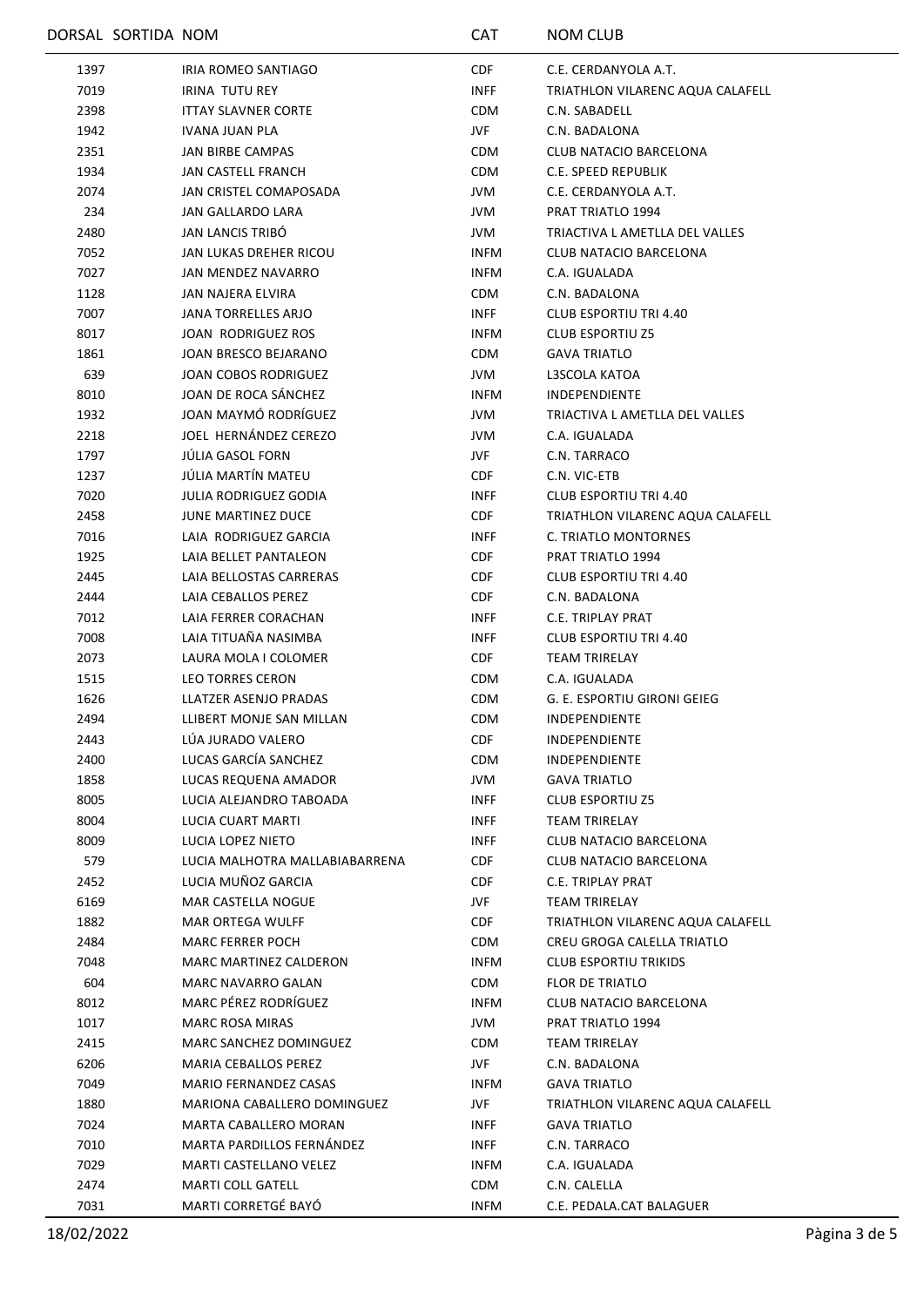|      | DORSAL SORTIDA NOM |                                                 | <b>CAT</b>  | <b>NOM CLUB</b>                  |
|------|--------------------|-------------------------------------------------|-------------|----------------------------------|
| 781  |                    | MARTI GASCH TOLDRÁ                              | JVM         | C.N. SABADELL                    |
| 7053 |                    | <b>MARTI OCERANS QUEROL</b>                     | <b>INFM</b> | C.N. MATARO                      |
| 1455 |                    | MARTINA GONZALEZ SANCHEZ                        | CDF         | <b>TEAM TRIRELAY</b>             |
| 1702 |                    | MARTINA YAGÜE MIRAPEIX                          | CDF         | <b>CLUB ESPORTIU Z5</b>          |
| 6032 |                    | <b>MAX SANCHEZ GONZALEZ</b>                     | <b>JVM</b>  | PRAT TRIATLO 1994                |
| 6243 |                    | MAX VIOLA ORONICH                               | JVM         | C.E. PEDALA.CAT BALAGUER         |
| 7040 |                    | <b>MEDIR ALZURIA MARTORELL</b>                  | <b>INFM</b> | C.A. IGUALADA                    |
| 2481 |                    | <b>MERCE PERELLO SUBILS</b>                     | JVF         | C.A. IGUALADA                    |
| 7006 |                    | MIREIA RAMOS SABATER                            | <b>INFF</b> | TEAM TRIRELAY                    |
| 2454 |                    | MIREN ORTIZ ALCALA                              | CDF         | C.E. TRIPLAY PRAT                |
| 2486 |                    | MOHAMED EL AZZOUZI                              | <b>CDM</b>  | <b>TEAM TRIRELAY</b>             |
| 8008 |                    | MURIEL GABARRÓ AMIGÓ                            | <b>INFF</b> | CLUB NATACIO BARCELONA           |
| 7015 |                    | NAYARA DA SILVA ALONSO                          | <b>INFF</b> | TRIATHLON VILARENC AQUA CALAFELL |
| 7022 |                    | NEUS CIRUELOS DE LA FUENTE                      | <b>INFF</b> | <b>GAVA TRIATLO</b>              |
| 7005 |                    | NIA GALLARDONGARCIA                             | <b>INFF</b> | G. E. ESPORTIU GIRONI GEIEG      |
| 8014 |                    | NIL PERA VIDAL                                  | <b>INFM</b> | <b>INDEPENDIENTE</b>             |
| 2358 |                    | NIZAR JANNAH RIAN                               | <b>CDM</b>  | C. TRIATLO MONTORNES             |
| 7036 |                    | NOAH DIAZ PAVON                                 | <b>INFM</b> | <b>CLUB ESPORTIU Z5</b>          |
| 602  |                    | <b>NUR ORTEGA ISERN</b>                         | JVF         | <b>FLOR DE TRIATLO</b>           |
| 2391 |                    | ONA CASTELLA NOGUE                              | CDF         | TEAM TRIRELAY                    |
| 2419 |                    | ONA DORCA CUADRADO                              | CDF         | INDEPENDIENTE                    |
| 7009 |                    | ONA LLOPIS ARAGONES                             | <b>INFF</b> | CLUB NATACIO BARCELONA           |
| 606  |                    | ORIOL ALONSO BERNARDEZ                          | JVM         | FLOR DE TRIATLO                  |
| 2404 |                    | ORIOL COLOMER COLL                              | <b>CDM</b>  | INDEPENDIENTE                    |
| 588  |                    | ORIOL CRUZ QUINTANS                             | <b>CDM</b>  | CLUB NATACIO BARCELONA           |
| 7032 |                    | ORIOL TORNS GUITART                             | <b>INFM</b> | L3SCOLA KATOA                    |
| 2485 |                    | ORIOL VIOLA ORONICH                             | <b>CDM</b>  | C.E. PEDALA.CAT BALAGUER         |
| 7021 |                    | PATRICIA GARCIA TORNE                           | <b>INFF</b> | C.N. TARRACO                     |
| 8015 |                    | PAU LLORENTE CHAMORRO                           | <b>INFM</b> | <b>CLUB TRIATLO CORNELLA</b>     |
| 2382 |                    | PAU LUQUE FRADERA                               | <b>CDM</b>  | <b>CLUB ESPORTIU TRIKIDS</b>     |
| 7035 |                    | PAU RIVERO MARTINEZ                             | <b>INFM</b> | C. TRIATLO MONTORNES             |
| 638  |                    | PAU VILLELLAS ANGULO                            | <b>CDM</b>  | L3SCOLA KATOA                    |
| 2409 |                    | <b>PERE MOLINER</b>                             | <b>CDM</b>  | <b>INDEPENDIENTE</b>             |
| 1629 |                    | POL BARCELO FULLADOSA                           | JVM         | G. E. ESPORTIU GIRONI GEIEG      |
| 2336 |                    | POL FONSECA RIBAS                               | <b>CDM</b>  | C.E. CERDANYOLA A.T.             |
| 2468 |                    | POL GALLOFRÉ MARTÍN                             | <b>CDM</b>  | <b>INDEPENDIENTE</b>             |
| 2425 |                    | POL MARÍN MELGAR                                | <b>CDM</b>  | <b>INDEPENDIENTE</b>             |
| 774  |                    | POL MERCADE RUIZ                                | JVM         | C.N. SABADELL                    |
| 1236 |                    | POL SANGLAS VILARRUBIA                          | JVM         | C.N. VIC-ETB                     |
| 8011 |                    | POL TARRADAS DE LA CORTE                        | INFM        | <b>CLUB ESPORTIU TRIKIDS</b>     |
| 7047 |                    | <b>QUIRZE ASENJO PRADAS</b>                     | INFM        | G. E. ESPORTIU GIRONI GEIEG      |
| 7055 |                    | ROC ESCOBAR BADIA                               | <b>INFM</b> | C.E. SPEED REPUBLIK              |
| 7042 |                    | ROGER ARIAS SOLE                                | INFM        | C.E. TRIPLAY PRAT                |
| 7037 |                    | ROGER LOPEZ BELTRA                              | <b>INFM</b> | CLUB ESPORTIU TRI 4.40           |
| 8002 |                    | ROMEO PUCH LLUSÁ                                | JVM         | C.E. SPEED REPUBLIK              |
| 2386 |                    | SAM LINARES FORDHAM                             | <b>CDM</b>  | TRANSTRIATLON                    |
| 7001 |                    | SARA RIVODIGO ARANDA                            | <b>INFF</b> | C.E. TRIPLAY PRAT                |
| 643  |                    |                                                 |             | L3SCOLA KATOA                    |
|      |                    | SERGI ANGULO SOCIAS<br>SERGI DEL RIO SANTAMARIA | JVM         |                                  |
| 44   |                    |                                                 | <b>CDM</b>  | FLOR DE TRIATLO                  |
| 1294 |                    | SERGI SEGARRA PARRA                             | <b>CDM</b>  | C.E. TRIPLAY PRAT                |
| 6048 |                    | SERGIO CABALLERO MORÁN                          | JVM         | PRAT TRIATLO 1994                |
| 1386 |                    | SIRA MARTIN CILLEROS                            | CDF         | C.E. CERDANYOLA A.T.             |
| 7014 |                    | SOFIA MUÑOZ GARCIA                              | <b>INFF</b> | C.E. TRIPLAY PRAT                |
| 7039 |                    | TEO ALONSO OLIVEROS                             | <b>INFM</b> | CLUB NATACIO BARCELONA           |
| 6052 |                    | TEO PALOMINO RAFFO                              | JVM         | FLOR DE TRIATLO                  |
| 2107 |                    | THÉO SACO PÉREZ                                 | <b>CDM</b>  | PRAT TRIATLO 1994                |
| 1931 |                    | UNAI GUARDIOLA GIL                              | JVM         | C.E. SPEED REPUBLIK              |